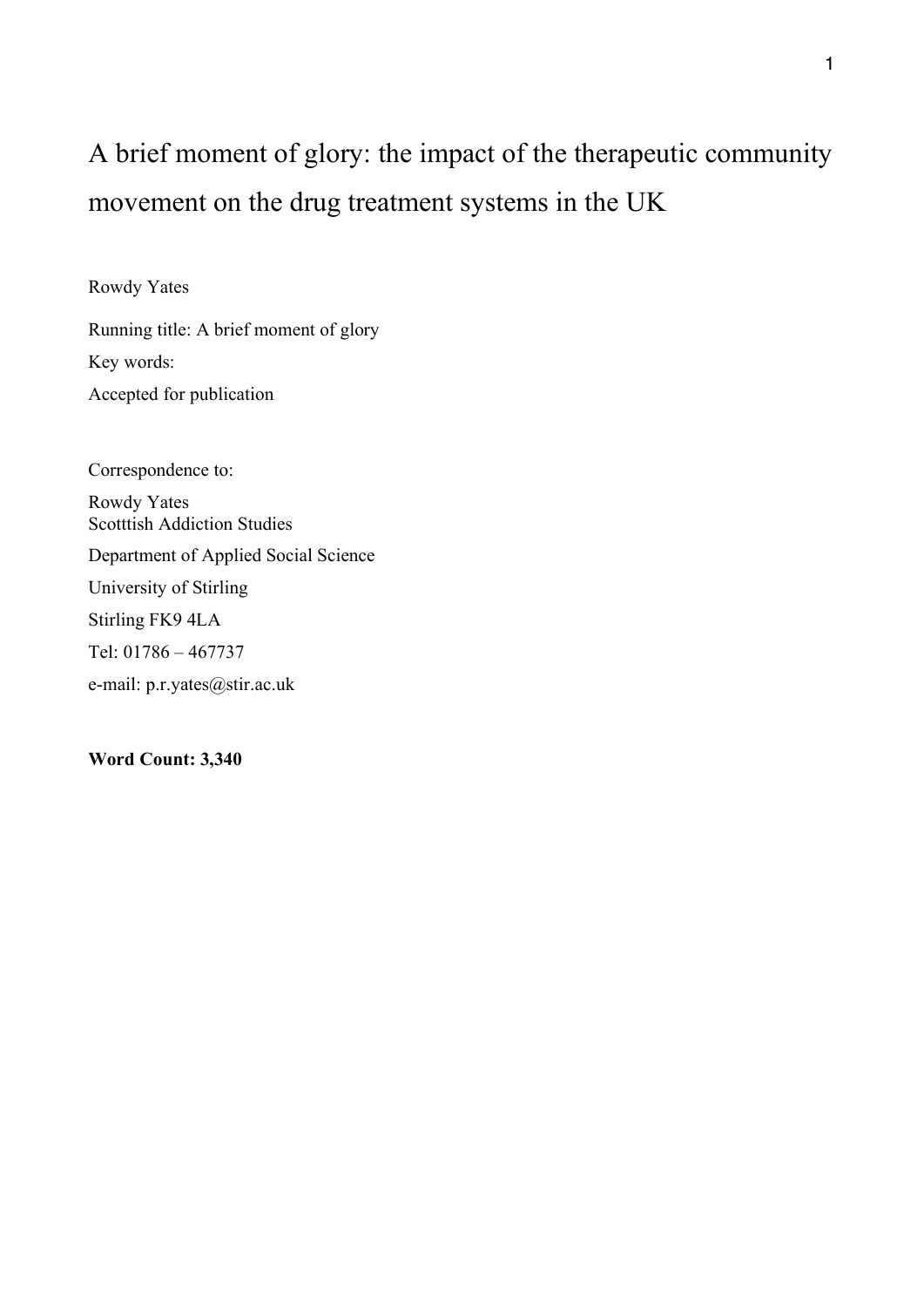#### **Abstract**

The introduction of concept-based therapeutic communities, based upon the model pioneered by Charles Dederich with the Synanon community in California, was a significant development in the evolution of drug treatment provision in the UK. For a short period in the 1970s, these communities enjoyed unparalleled influence in the development and direction of treatment approaches across the whole spectrum of services.

This paper considers the developments in psychiatry and social care that prepared the ground for that phenomenon. In addition, the paper considers the subsequent demise in the importance of therapeutic communities to the direction of drug policy and the implications that this might have for future development of residential treatment services.

## **Introduction**

To understand the extraordinary impact concept-based therapeutic communities have had upon other United Kingdom drug treatment modalities, it is important to understand not only the general mood and nature of those other services at the time of their transposition, but also the changes which had been seen in the treatment of the mentally ill and the socially dislocated over the previous decades.

Whilst this paper focuses on the experience in the United Kingdom during the first decades after the importation of the concept-based idea from the United States, there is some evidence (Kooyman, 1993, Kooyman, 2001) that the rise and subsequent decline in influence of this type of treatment was mirrored, at least in part, throughout Europe.

A great deal of energy has been expended upon the scientific search for the predecessors of the Synanon experiment (Bassin, 1978; Broekaert, Bracke, Calle, Cogo, Van Der Straten & Bradt,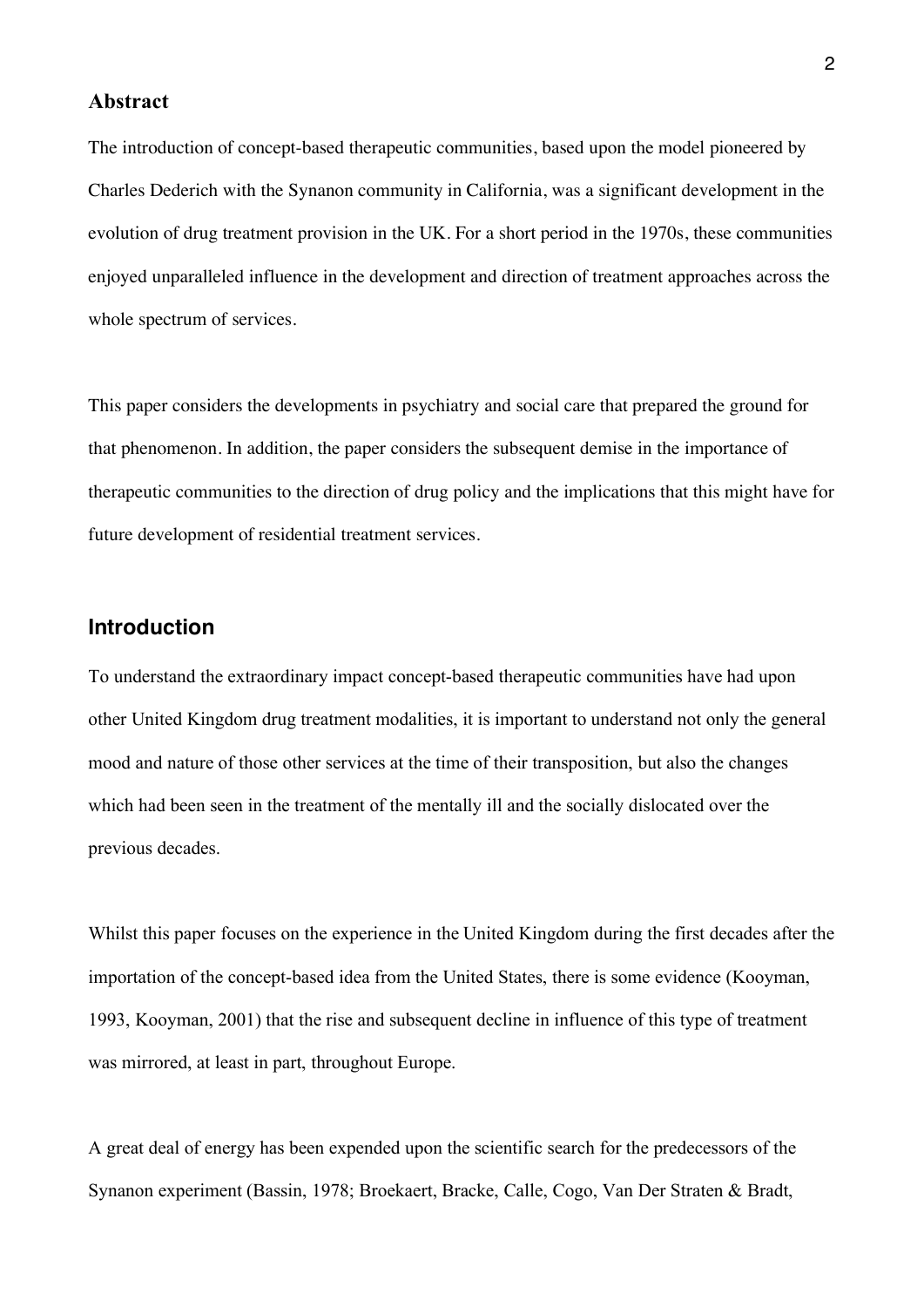1996; Kooyman, 1993). However, of more immediate interest to the sociologist, is the remarkable ease with which a quintessentially American approach to treatment and rehabilitation was integrated into the UK drug treatment system.

In part, of course, the answer lies in the British view of addiction and drug use at that time. Since the focus of British drug policy (and, consequently the British drug treatment system) was firmly upon heroin and cocaine, to the almost total exclusion of the more universally popular amphetamines (Spear, 1994; Yates, 1999); and since these drugs, with their associations with jazz music and Hollywood films, were seen as products of a wayward USA, it was perhaps, unsurprising that post-war Britain viewed drug addiction as an American disease which would, presumably, respond to American treatment regimes.

However, this reframing of the drugs experience as the 'fault' of the outsider, the stranger, the foreigner, is common to most cultures (Inglis, 1975) and goes only part of the way to explaining a phenomenon whose legacy within the UK drug field remains clearly discernable over thirty years later.

#### **A fertile environment**

The groundbreaking work of Maxwell Jones, Tom Main and others, in the development of so-called 'democratic' therapeutic communities, first at Hollymoor Hospital, Northfield and later at the Henderson Hospital, have often been described (Broekaert et al, 1996; Kennard, 1983; Kooyman, 2001). However, with one or two exceptions, at least in the UK, these experiments were kept within the broad tradition of in-patient psychiatric treatment and were largely unknown outside psychiatry.

Nevertheless, these developments were significant elements of broader changes within psychiatric treatment as a whole. For the previous century, psychiatry had been little more than a specialist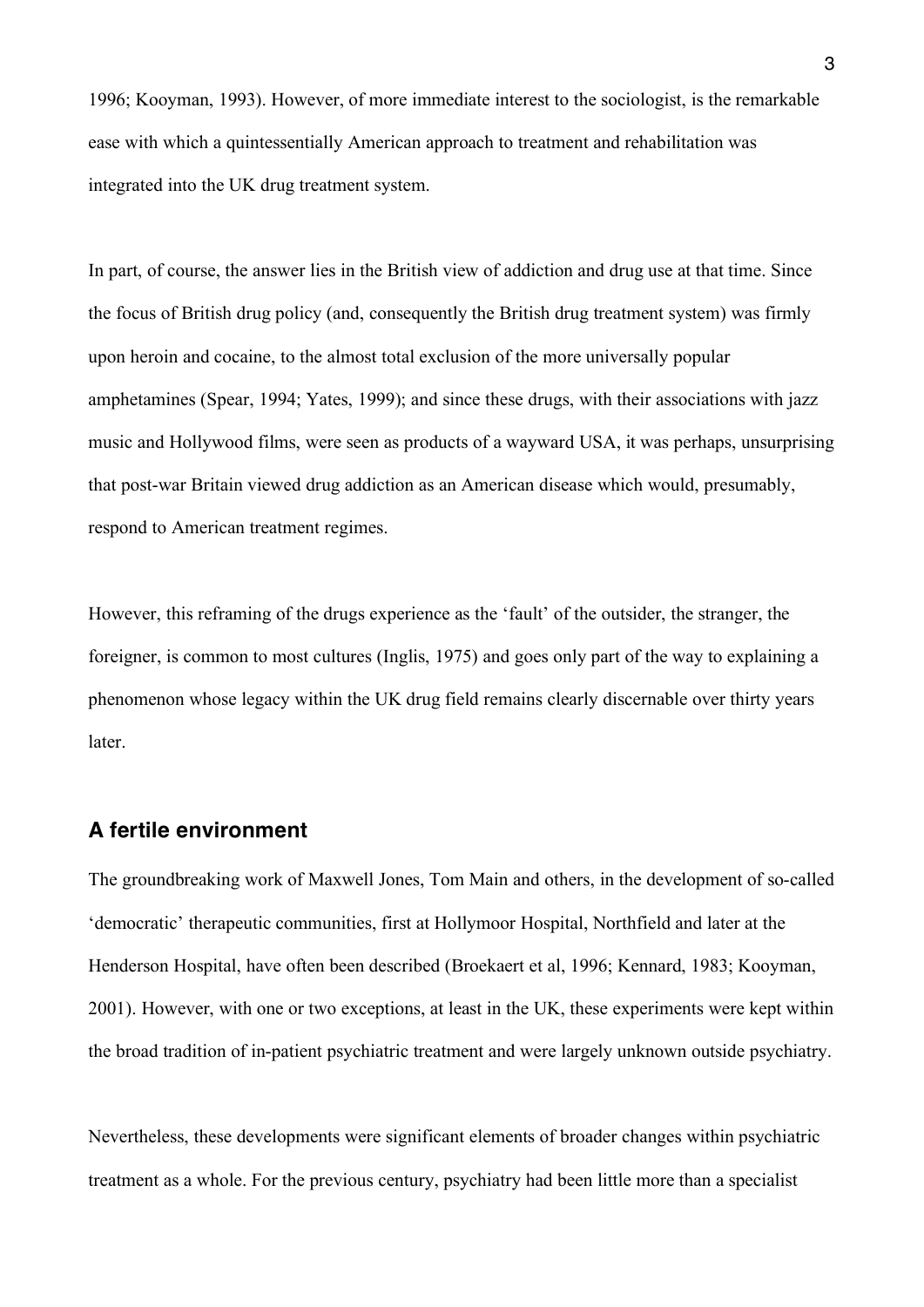branch of the criminal justice system, with psychiatrists providing incarceration and basic remedial treatment for the insane (Berridge, 1999). The impact of the work of Freud, Jung, Klein and others coupled with the availability of new and powerful drugs had led to dramatic changes in post-war psychiatry. Whilst some of these changes were purely about the use of psychoactive drug treatments to facilitate a more humane management of mental illness, others focused upon the 'talking therapies' pioneered by Freud et al, whilst still others, such as the experiments with LSD and psychodrama at Powick Hospital (Sandison, 1997) were a conscious attempt to marry the two emergent traditions.

Foremost amongst this new radical group of doctors and therapists was the Scottish psychiatrist, R. D. Laing. Laing had already been acclaimed for his experimental work in Scotland with the establishment of his 'rumpus room' in a Glasgow hospital, when in the 1960s, he took the extraordinary step of moving his patients out of the psychiatric hospital altogether and establishing them in an anarchic therapeutic community – Kingsley Hall – in the east end of London (Cooper, 1967; Laing, 1965; Laing, 1994). Laing, and other members of the Phildelphia Association he established, both influenced and in turn, were influenced by, patient-led movements such as People not Psychiatry (PNP) and the emergent Italian movement, Psychiatrica Democratica (Basaglia, 1988; Wilkinson & Cox 1986). These were movements that brought together mental health patients, radical health workers and social and political activists in a common cause to promote 'community healing' outside the established, hospital-based psychiatric traditions.

Meanwhile, parallel experiments in the treatment of 'maladjusted' or 'wayward' children and young people had been quietly proceeding for the past century or more. The movement towards the establishment of self-help communities for socially dislocated young people began in Europe with the work of juvenile justice reformers such as August Aichorn (Mohr, 1966) and educationalists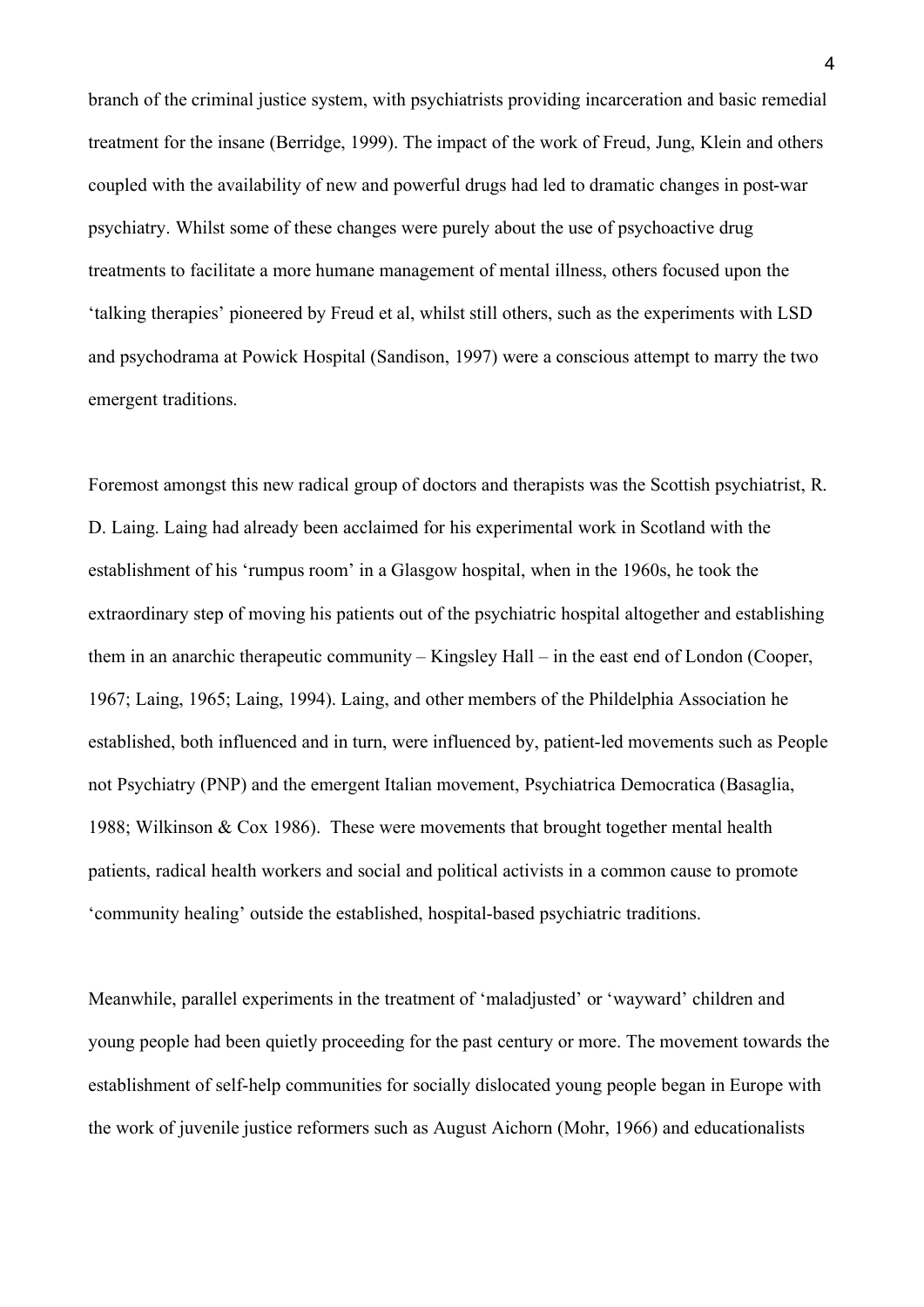such as Steiner, Pestalozzi and Montesori. In the UK, the genesis of the movement is usually credited to an American former woodwork teacher called Homer Lane.

Lane was a charismatic free-thinker who had led the self-governing Boys Republic in the USA. Impressed by Lane's approach to working with the most aggressive and delinquent children, George Montagu (later Lord Sandwich) invited him to the UK where he established the Little Commonwealth. The Little Commonwealth, on Montagu's 200-acre estate, accepted 'unmanageable' children both from the courts and from their parents. Lane's approach was a mixture of tough love (including some corporal punishment), extensive self-government and hard manual labour. Residents were divided into self-regulating 'families' and paid a wage for their work. This wage was pooled and used to clothe and feed the family. Those who idled - and thus reduced the family's income - were forcefully reprimanded by their peers in family meetings (Bridgeland, 1971).

The experiment, however, founded as it was largely on the charismatic presence of Lane himself, was ultimately doomed. In 1917, the Home Office withdrew support following unsubstantiated allegations against him of sexual impropriety by two female residents (Lane had become fascinated by the work of Freud and Jung and had embarked on a programme of rather amateurish psychoanalytic sessions with some of the children) and Lane, accused on a technical charge of failing to register as an alien, agreed to go into voluntary exile. Without Lane, the Little Commonwealth collapsed within a year and, upon his death in Paris in 1925, W. H. Auden (1937) wrote:

Lawrence was brought down by the slut hounds

Blake went dotty as he sang Homer Lane was killed in action

By the Twickenham Baptist gang.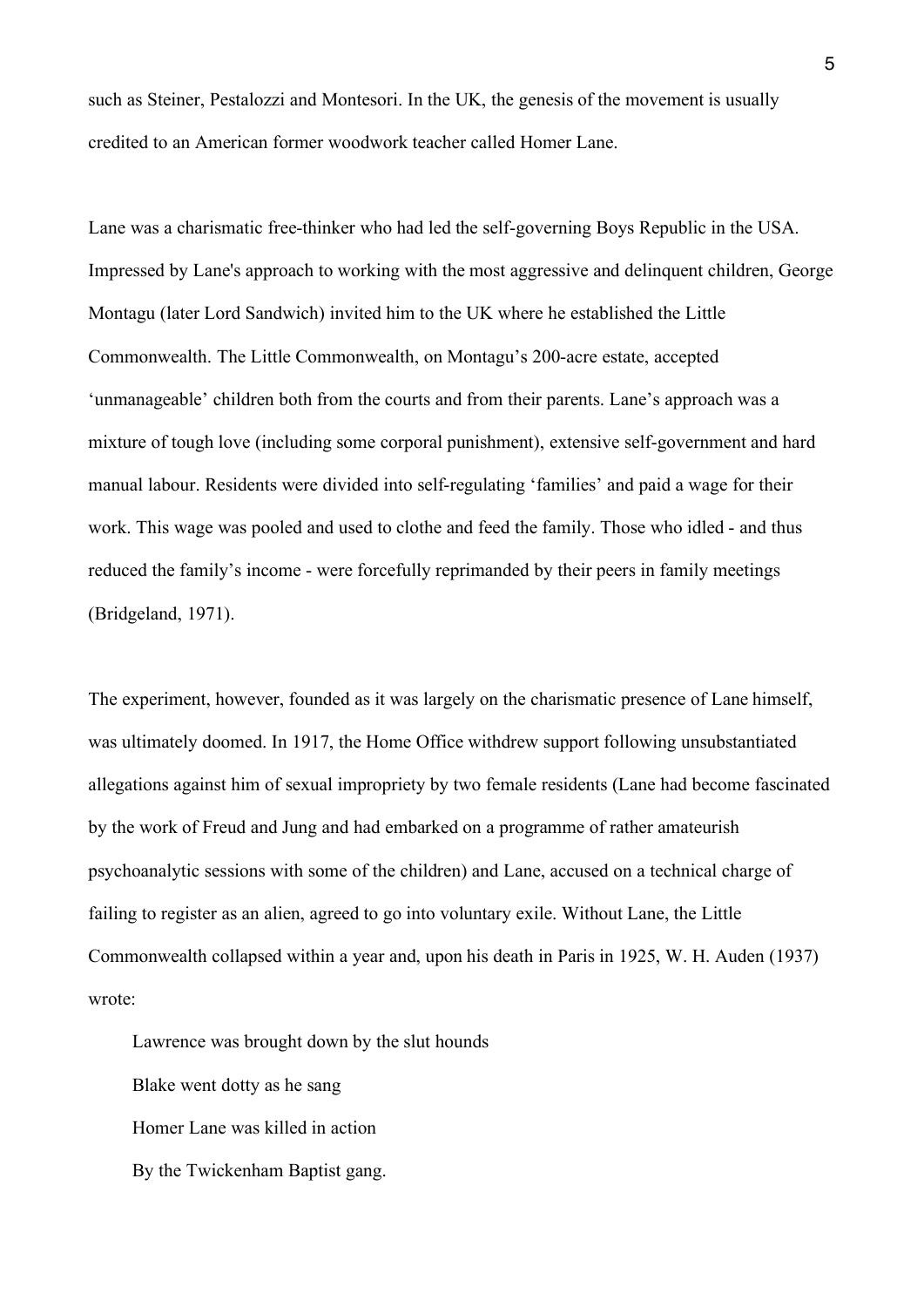The legacy of Lane's Little Commonwealth was an impressive one, inspiring the work of the radical educationists, A. S. Neil and J. H. Simpson. Neil claims that such was Lane's influence on him, that he felt himself incapable of independent thought until Lane's death broke the spell (Bridgeland, 1971).

Of all the inheritors of the Little Commonwealth innovations, the most important was perhaps David Wills. Wills, a former Borstal housemaster, was employed by the Q Camps Committee (later to evolve into the Planned Environment Therapy Trust) to manage a new experiment with delinquent youths called the Hawkspur Experiment. Wills, who freely acknowledged his debt, drew heavily upon the work of Lane. The Hawkspur Camp was founded in 1936 with staff and residents living in tents and building their own accommodation. Much of the ethos of the camp was draw from the open-air school movement but the tough love regime and the self-governing economy were pure Lane (Wills, 1967).

The personal connections of those who carried forward this work are also intriguing. Norman Glaister, who was at the time working at the Tavistock alongside Harold Bridger (a former member of the Northfield team and a central figure in the development of therapeutic communities in Italy in the 1970s), was an influential member of the Q-Camp Committee. Both Bridger and Glaister were in contact with Bertram Mandlebrote, another of Maxwell Jones' TC collaborators who went on to establish a Synanon-style TC in Oxford.

For historians of the Synanon-inspired therapeutic community movement, the story of Lane's work and his subsequent legacy evoke eerie echoes of the Dederich story and Bridgeland's often moving account (1971) of life at the Little Commonwealth leaves little doubt that this was a social experiment arising out of the same humanistic tradition.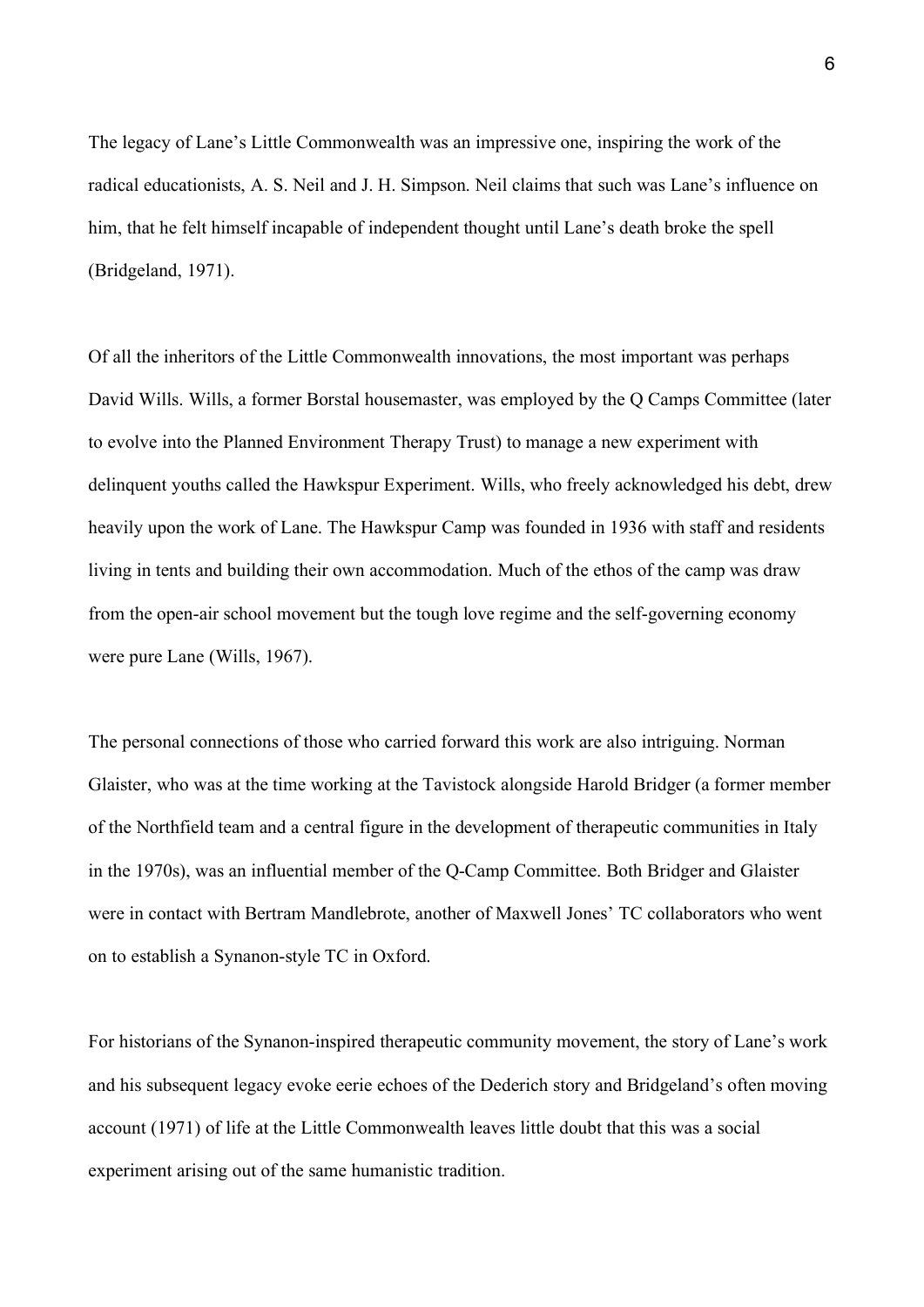This is not to say that Dederich was in any way influenced by Lane's work in the creation of Synanon. Rather it is to emphasise that the new therapeutic communities when they began to be established in the UK in the early 1970s were for many, both within psychiatry and the juvenile justice system, reminiscent of earlier innovations; and the more welcome for that connection.

In 1968, Dr. Ian Christie, returning from a visit to New York, converted a ward of St. James' Hospital, Portsmouth (the Pink Villa Huts, later to be renamed Alpha House) into the UK and Europe's first concept-based or Synanon-style therapeutic community. Within a few years, Professor Griffith Edwards of the Maudsley Hospital Addiction Unit had established the Featherstone Lodge Project (later Phoenix House) in south London. Around this time also, Dr. Betram Mandlebrote (see above) created a concept-based TC in Littlemore Hospital, Oxford; later, like Christie, moving his creation out of the hospital and into the wider community. Later in the 1970s, Dr. Walter Lyons, enthused by his experiences at Odyssey House, New York, began a community called Inward House in Lancaster in the north of England.

Significantly, all of these developments were, at least in part, the result of the enthusiasm of a group of progressive psychiatrists, most of whom had been charged with the running of a hospital based 'drug dependency unit' and were inspired by their contact with American TCs (notably, Phoenix House and Daytop Village) to do something quite different.

Drug Dependency Units had been established throughout the UK as a result of the report of the Interdepartmental Committee on Drug Dependence (normally called the 'Brain Committee' after its Chairman, Lord Brain). This report noted that a significant blackmarket in heroin (and to a lesser extent, cocaine) had been caused by the injudicious prescribing of a small number of London-based family doctors and proposed that the power to prescribe these drugs for the treatment of addiction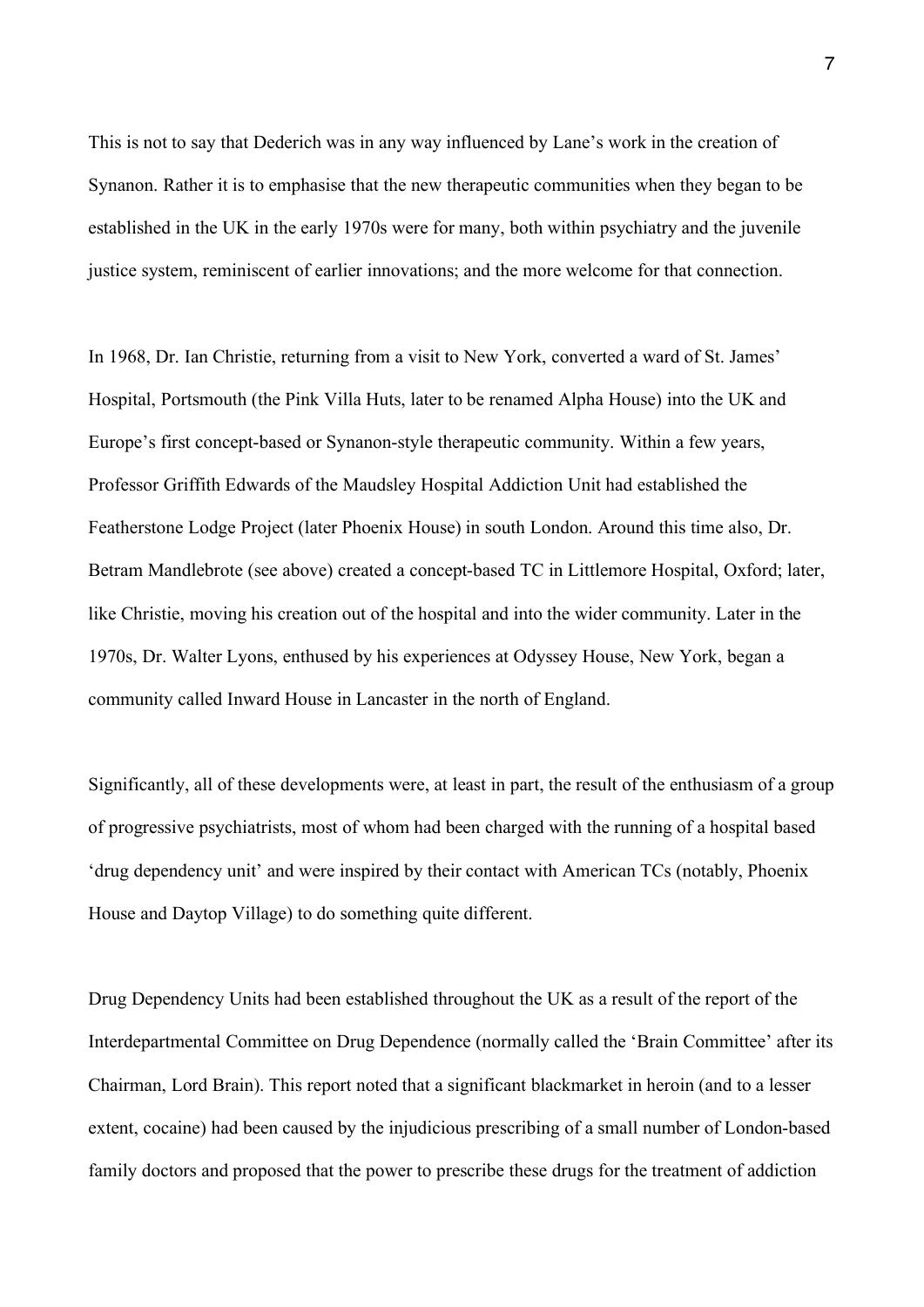be removed from family doctors and vested in a small number of licensed medical practitioners; mainly psychiatrists working in newly established specialised units (Micheson, 1994).

The idea was that the blackmarket could be stifled by ensuring that existing users received a legal supply of drugs, sufficient to their needs, but not enough to create a surplus with which to encourage the enrollment of new recruits. But these developments took place during a period of great upheaval in psychiatry and few psychiatrists were interested in merely providing prescriptions for disaffected young people who could hardly be classified as mentally ill in the true sense of the term. The search for a solution to the drug problem appeared to lie outside the walls of the psychiatric hospital and many psychiatrists charged with the responsibility for the provision of a specialist drug service established community-based facilities.

By the late 1970s, concept based therapeutic communities accounted for almost half of the 250 residential rehabilitation beds in the UK (Yates, 1981). Whilst this is an impressive 'territorial' claim, in terms of numbers of drug users presenting for treatment, TCs were a very small player. However, their influence was felt throughout the treatment field.

By the mid 1970s, medical staff working in specialist centres were beginning to incorporate some of the techniques of the TCs into the clinical setting. The aim was to provide a more therapeutic regime than the sterile interaction that had developed; largely dominated by staff-patient manipulation around the dosage and type of substitute prescription (Mitcheson, 1994).

Non-residential treatment services, too were influenced by the TCs, with some developing pre-entry 'induction' programmes (Strang & Yates, 1982; Yates, 1979) whilst others began to undertake group work modelled upon that found in TCs. In the Netherlands, a non-residential TC was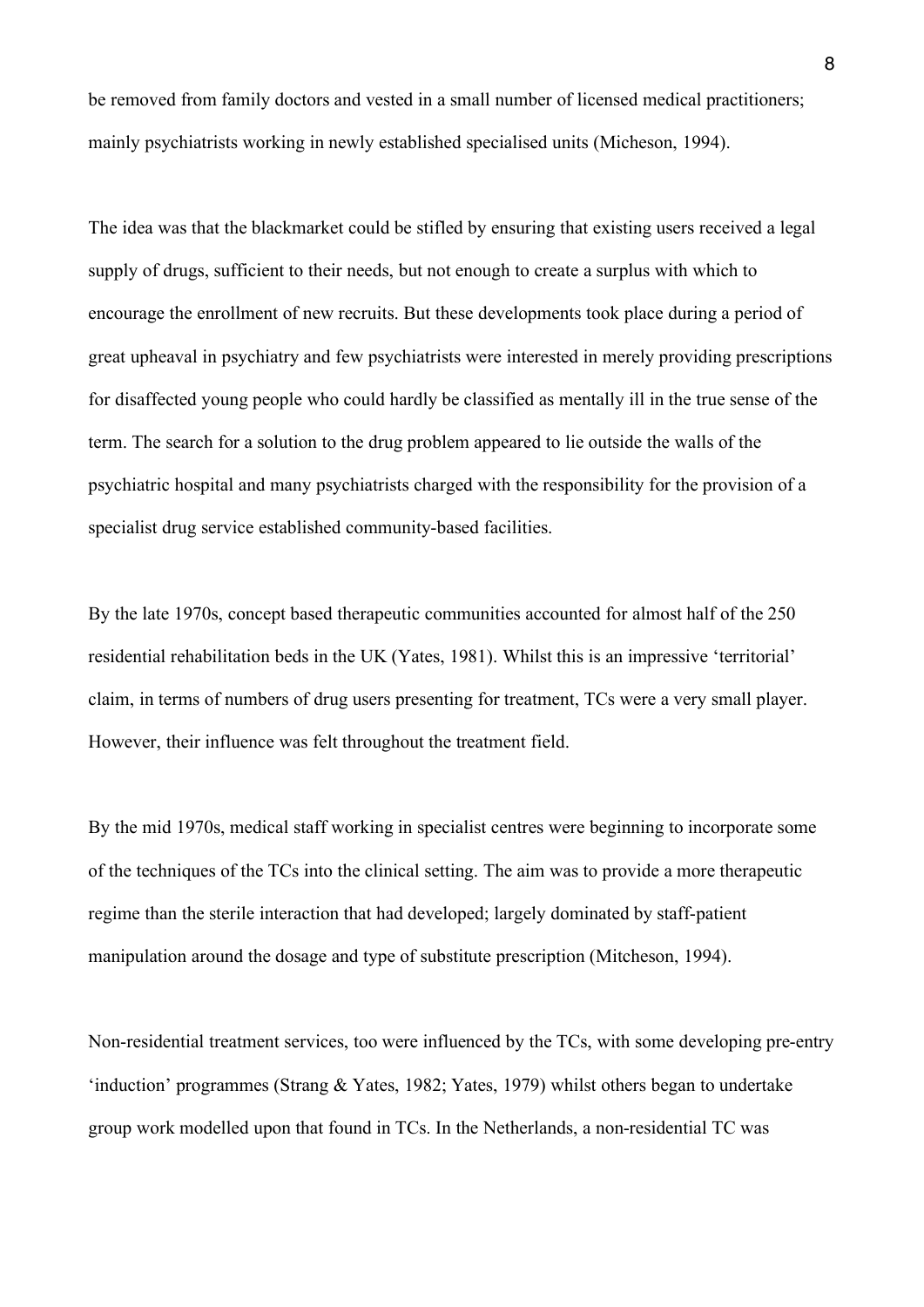established, and in a number of European countries, existing non-residential services restyled themselves as providers of 'non-residential rehabilitation'.

Similarly, residential services were keen to adopt some of the TC practices, and a number of Christian-based houses began to develop a more hard-edged, confrontative approach to the interactions between residents and staff (Wilson, 1978).

### **A sphere of influence far greater than their size**

The concept-based therapeutic communities had an extraordinary impact upon treatment practices and beliefs in the UK and one that far outweighed their relative input in terms of actual client contact. There appear to be a number of reasons for this.

Firstly, the majority of other services were working with what would now be classified by Prochaska and DiClimente (1998) as 'pre-contemplative' and there can be little doubt that this is a very unrewarding client group. Other services might work with a reluctant client for many years only to see the credit for his 'cure' given to a therapeutic community to which he had been referred by the very agency whose contribution he was now apparently dismissing.

Secondly, the funding of residential treatment in the UK resulted in TC staff often working in more attractive environments (and indeed, many TCs were established in attractive large houses in rural settings). By contrast, most street agencies and drug dependency units were in unattractive areas and generally under-resourced materially.

Thirdly, whilst Freud et al had popularised the 'talking therapies' within psychiatry, radical and anti-psychiatry had placed the new tools into the hands of the lay practitioner and TC staff were at the forefront of this new movement.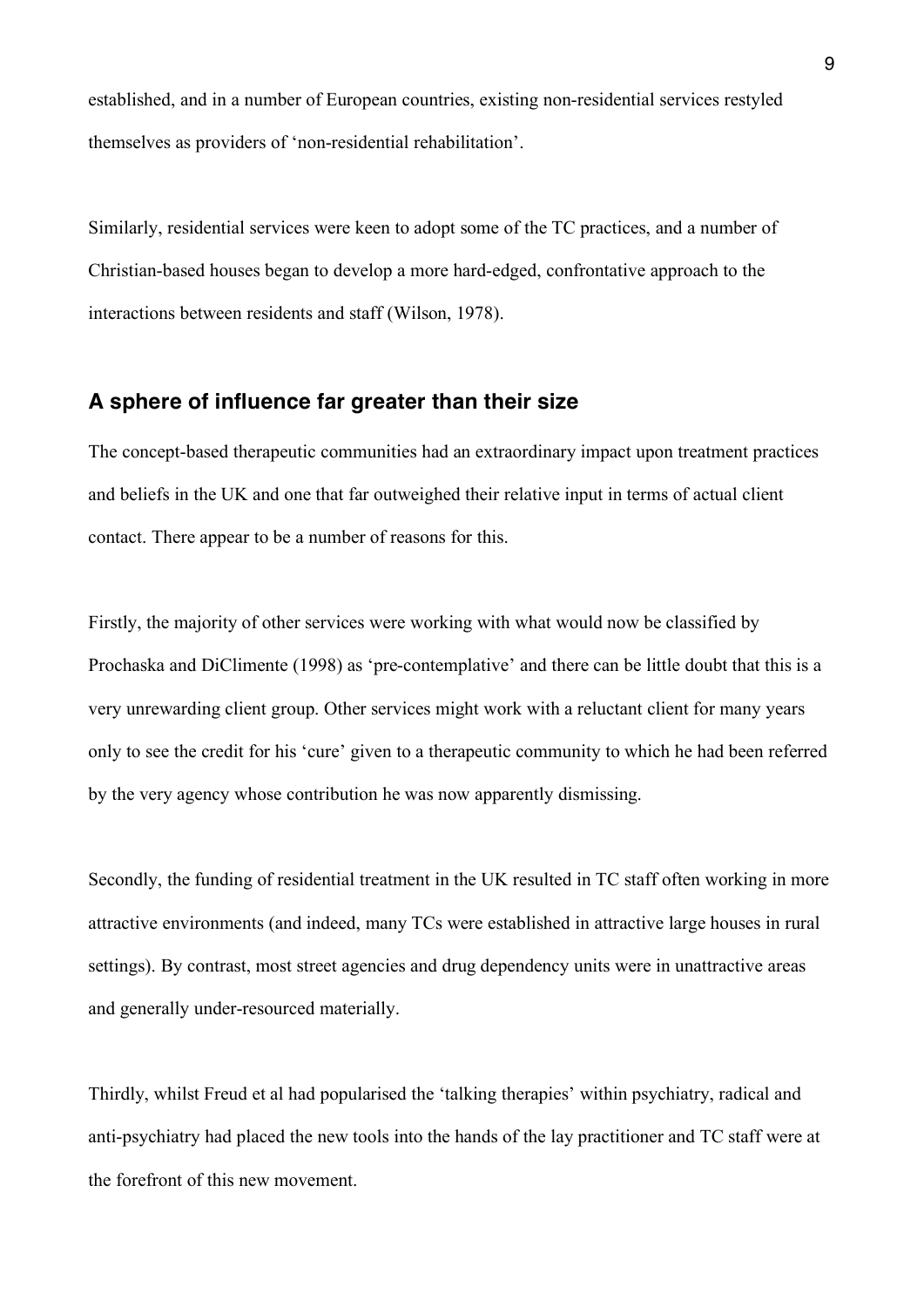Fourthly, TCs were essentially an evangelistic movement. Those within the movement saw it as an intrinsic part of their role to 'spread the word'.

Fifthly, like any emergent movement, they were also quite self-protective. They developed an exclusive fellowship of TCs of which the European Federation of Therapeutic Communities (EFTC) was a logical outcome and where regular 'jamborees' and 'joint marathons' were a natural expression of fraternity. As a result, the TCs were a strong united force within a field that was normally noted for its disunity.

Lastly, TCs not only appeared to work but they did so with aplomb. Not only did clients appear to change for the better, but also the change was often visible and dramatic. Like small children watching a conjuror, the rest of the field was often transfixed, gaping in wonderment at the magic of it. For us, the circus had come to town and some of us just wanted to run away with it!

#### **And then it was gone**

The flowering of the UK concept-based therapeutic communities lasted for a little over a decade. The waning of their influence in the 1980s was reflected in similar changes across Europe and for broadly similar reasons.

Firstly, TCs were slow to adapt to the changing demography. As the number of drug users began to spiral at the end of the 1970s (Yates, 1992) the proportion of those whose character-disordered behaviour required the sort of treatment TCs were designed to provide, began to decline. With the escalation in drug users came an escalation in drug treatment services and TCs struggled to make their voice heard in what was now a substantial treatment field dominated by community-based services. When the British Government in 1983, embarked upon a major central government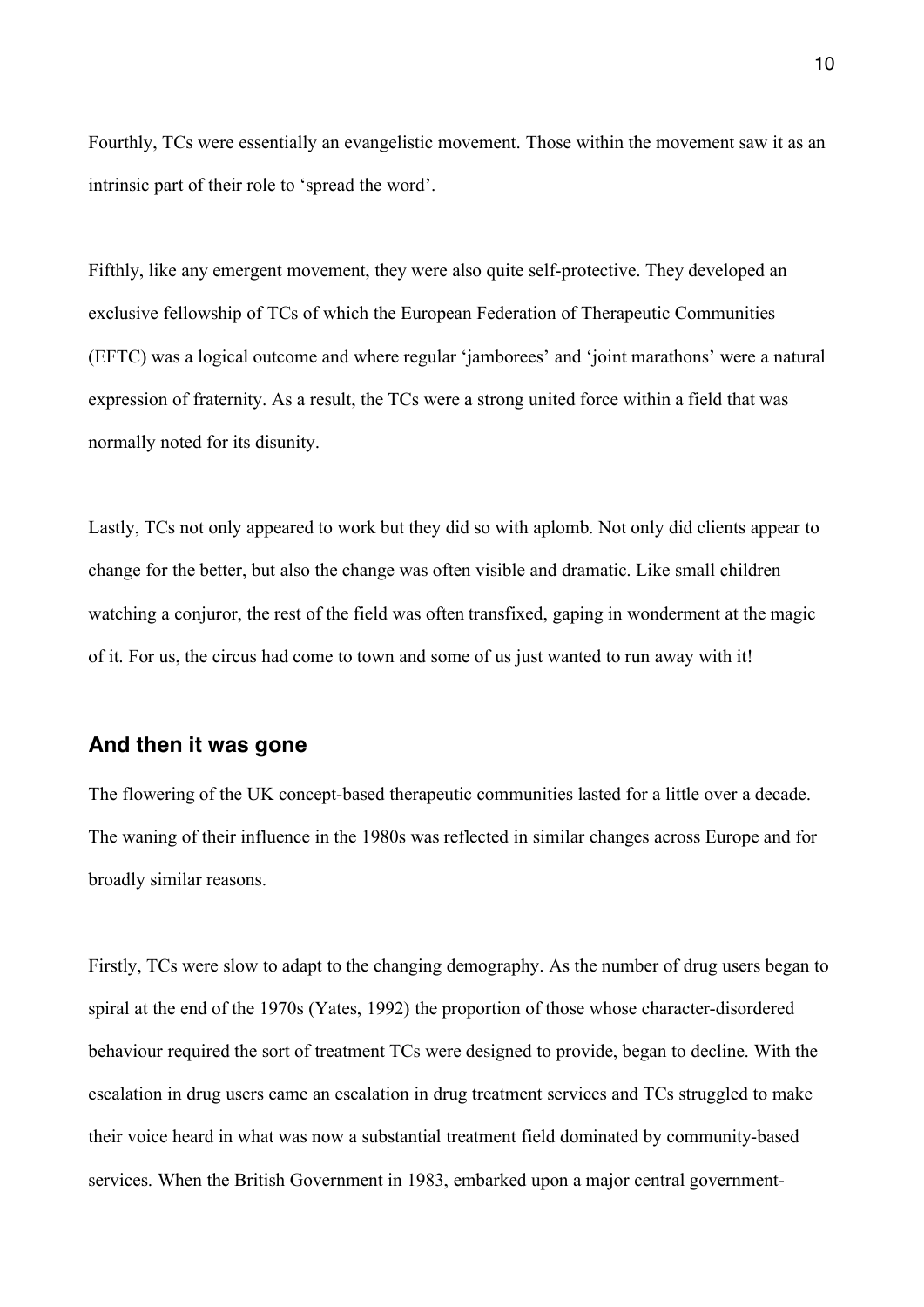funded pump priming initiative to establish a national network of drug treatment services, residential rehabilitation services were unable to secure more than 10% of the new money, with the lion's share (56.2%) going to community services (MacGregor, 1994).

Secondly, increasing alarm at the spread of HIV/AIDS ensured that after less than a decade in the wings, medicine had returned to centre stage. Almost overnight, the priority client changed from the drug user who wanted to stop using to the one who did not and who therefore presented the greatest risk for the spread of the virus. Effectively, the new political imperative was now infection control and TCs – the arch proponents of individual and group therapy found themselves on the margins of the debate without making any conscious movement.

Thirdly, in an increasingly finance-led culture, with a firm and progressively more ruthless squeeze on public expenditure, TCs were far too easy to cost. By comparison, community based treatments are financially dispersed with some direct costs attributable to specialist service provision but the majority spread across unemployment and housing benefit; criminal justice services; child welfare; victim support etc. Residential services rapidly gained a reputation (not founded upon any scientific evidence) for high cost provision.

Fourthly, changes in the UK public funding of care resulted in a reallocation of resources to local authorities. This left TCs – which in the UK had traditionally served a geographically diverse population – negotiating per-capita funding with a large number of local authorities who were only too aware that the purse was limited and that other, more 'worthy' causes needed to be funded from within the same allocation. This problem was further compounded by the growth of a private sector specialising in Minnesota Model style short treatment interventions.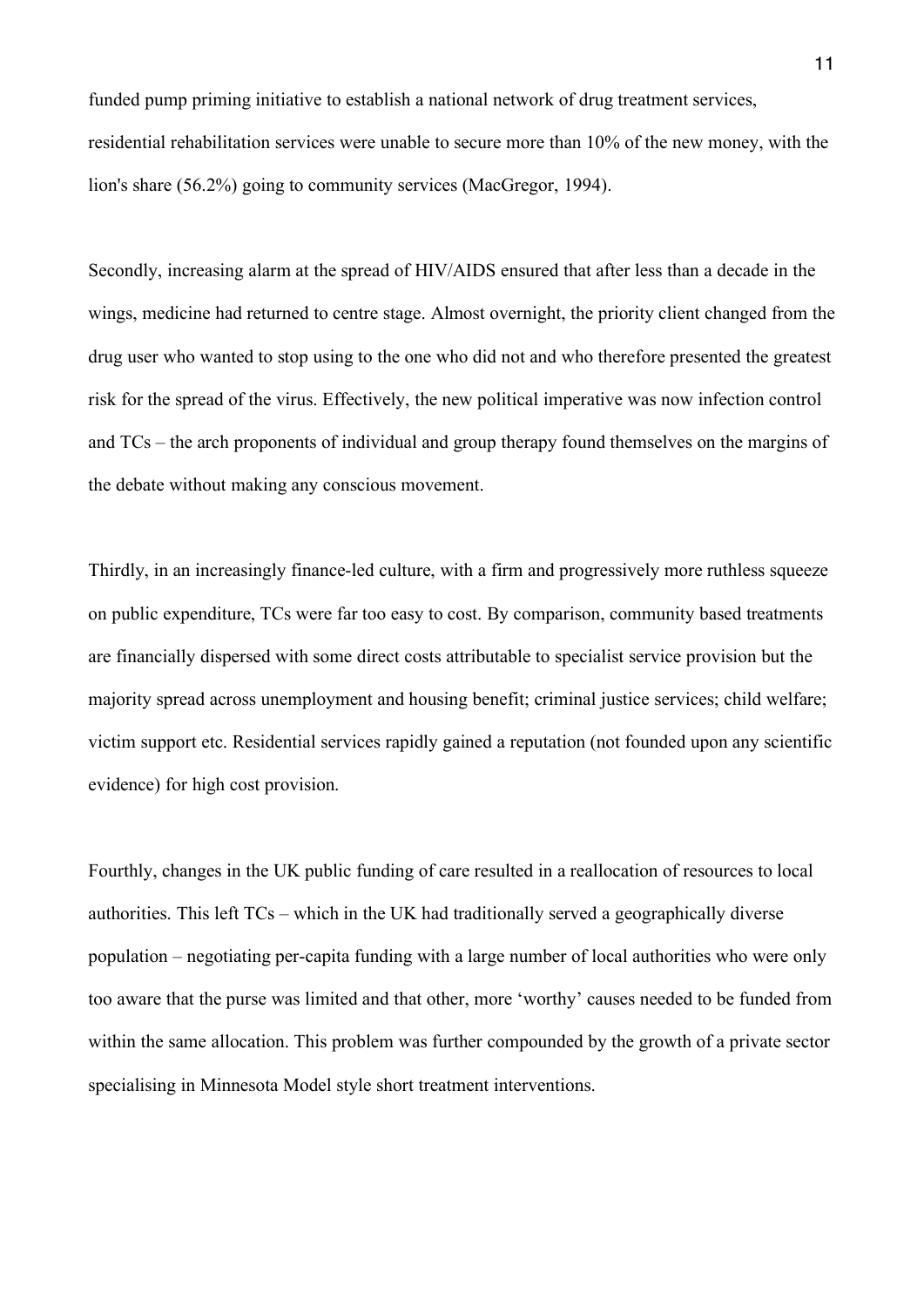As a result, most TCs in the UK found themselves under pressure to shorten programme lengths, abandon practices with which some funders were uncomfortable and ensure a higher ration of 'professional' staff. Ironically, as the UK TC movement began to accommodate changes for reasons of survival, they began to lose those distinctive elements that made them a valued contributor to the treatment panoply.

## **Conclusion**

Perhaps it is inevitable that a development which was initially so dramatic should, in the course of time settle back into mundanity, but cold logic of this type is hardly likely to prevent those of us who were there from mourning its passing.

Clearly, the future for the TC now lies in niche marketing of a kind already beginning to be apparent in some areas. In order to ensure continued existence and integrity, TCs will in the future, need to target those areas where they can make the most impact and achieve the most good. This means designing specialised TCs for particular (vulnerable) populations such as the homeless and the dual diagnosed and establishing TCs in areas where they are likely to attract a higher proportion of their traditional client group; TCs in prisons, detention centres etc.

Certainly, establishing TCs to work in collaboration with the criminal justice system is effectively a return to earlier times since Synanon accepted court referrals from an early stage in its existence (Rawlings & Yates, 2001). It would also have the advantage of responding to the current preoccupation of most European governments with the drugs-crime axis. For, in the past decade, the political imperative has shifted once again, away from public health and towards crime prevention (Stimson, 1999).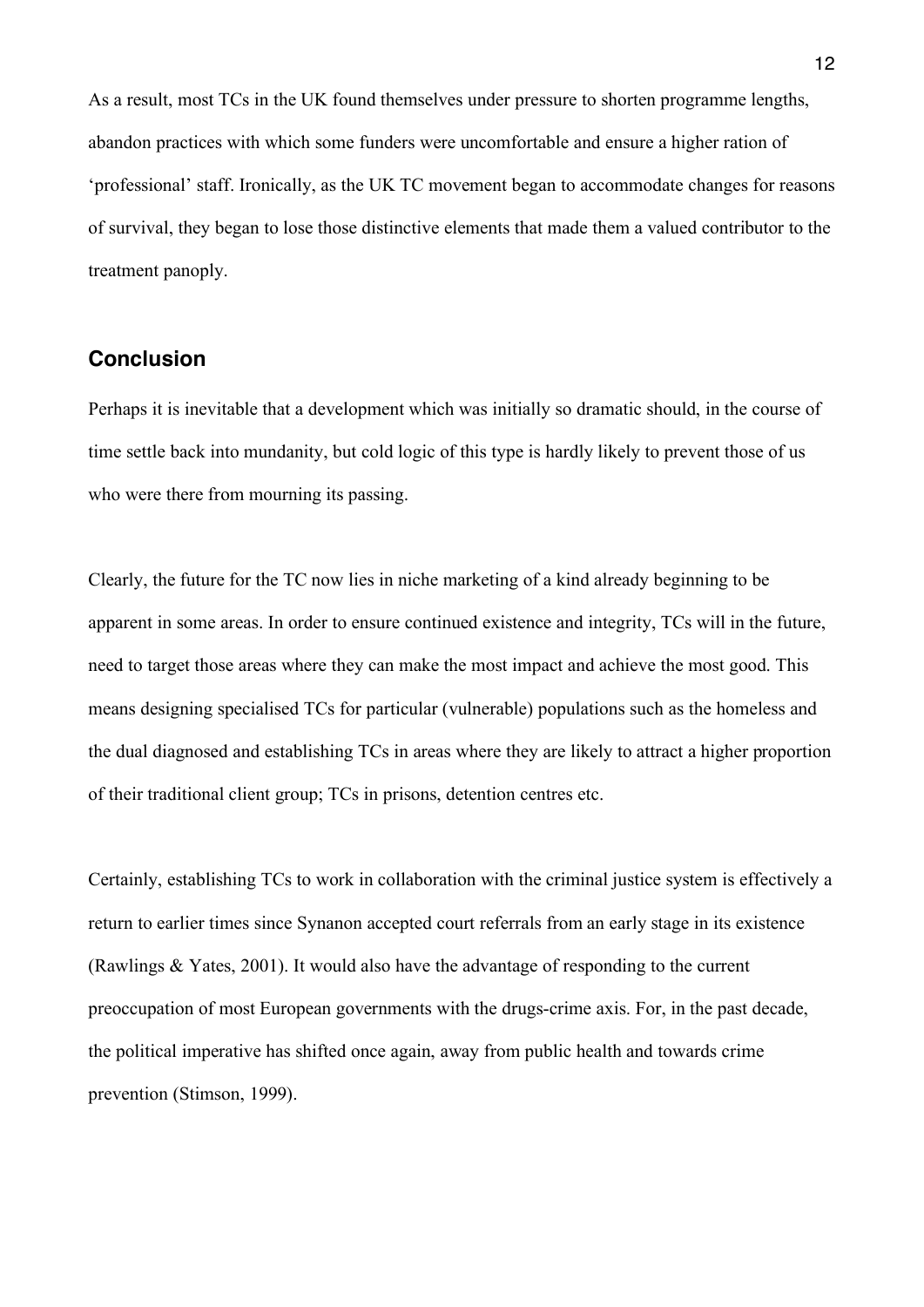Both Winick (1962) and Robins and Murphy (1967) have identified a natural maturing out of addiction in early middle age. It seems inevitable that the current policy of long-term prescribing will delay the onset of this phenomenon in many individuals. But it is surely unlikely that it can undermine this natural process completely. The next decade, therefore, may be marked by an increase of those on long-term prescriptions seeking detoxification and associated rehabilitative inputs. It is vital that those sectors of the treatment field best able to provide such inputs be protected, nurtured and learned from. Whatever their faults, concept based therapeutic communities have shown over the past four decades that they are able to work effectively and compassionately with those who wish to change. They have proved their worth in a world that has often been hostile to their ideals and aspirations and they have shown that they can survive and change whilst maintaining the core values which underpinned those early days in a Santa Monica waterfront hotel.

#### **References**

Auden WH, Macneice L (1937). *Letters from Iceland*. London, Faber & Faber.

- Basaglia F (1988). Italian psychiatric reform as a reflection of society. In: Rayon S, Giannichedda M, ed. *Psychiatry in Transition: The British and Italian experiences*. London, Pluto Press.
- Bassin A (1978). *The miracle of the T.C: From birth to postpartum insanity to full recovery: 2nd World Conference of Therapeutic Communities*. Montreal, McGill University.
- Berridge V (1999). *Opium and the People: Opiate use and drug control policy in nineteenth and early twentieth century England*. London, Free Association Books.

Broekaert E, Bracke R, Calle D, Cogo A, Van Der Straten G, Bradt H (1996). *De nieuwe therapeutische gemeenschap* [The New Therapeutic Communities]. Leuven, Garant. Cooper D (1967). *Psychiatry and Anti-Psychiatry*. London, Tavistock.

Inglis B (1975). *The Forbidden Game: A social history of drugs*. London, Hodder & Stoughton.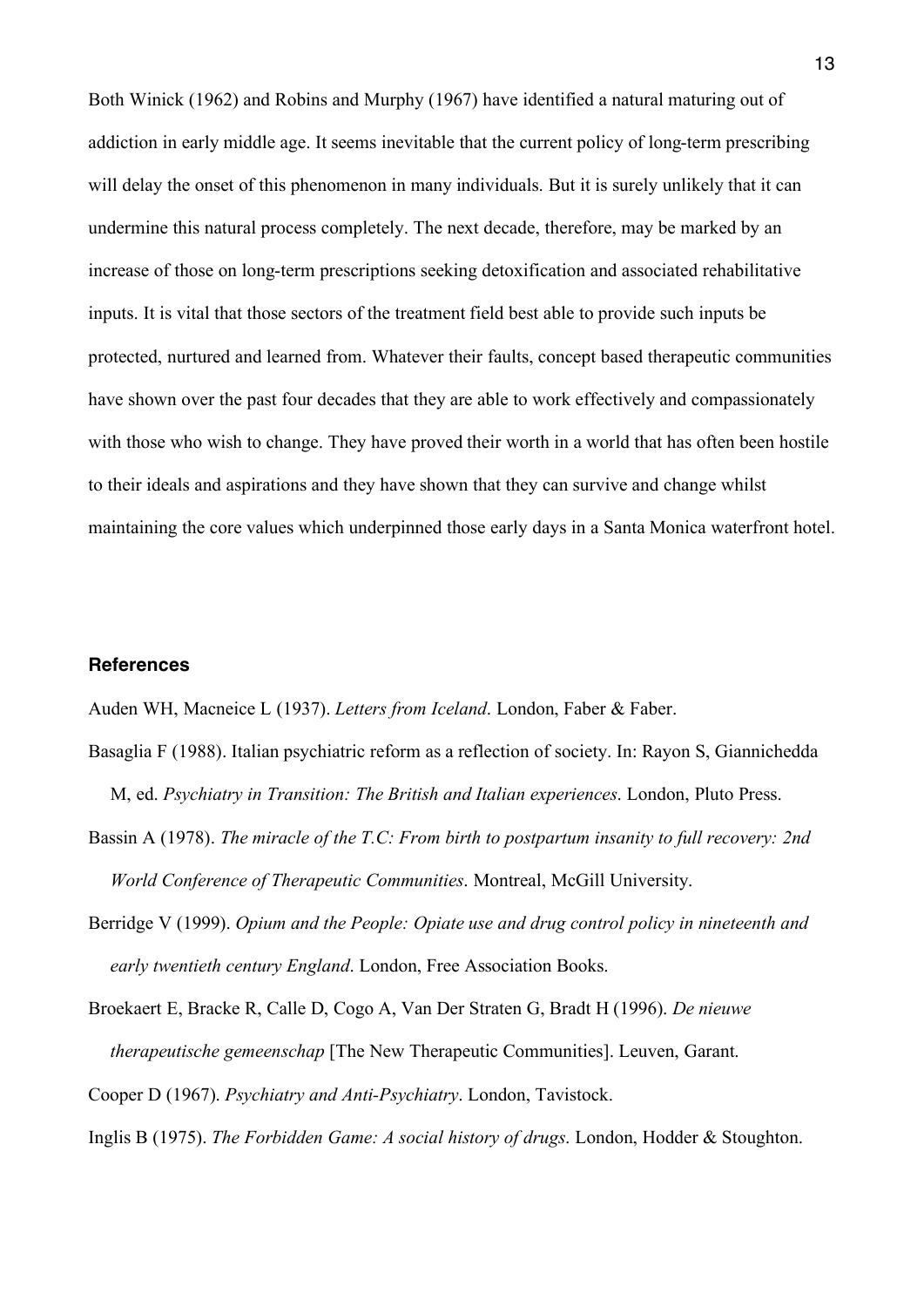- Kennard D (1983). *An Introduction to Therapeutic Communities*. London, Routledge & Kegan Paul.
- Kooyman M (1993). *The therapeutic community for addicts: Intimacy, parent involvement and treatment outcome.* Lisse, Swets & Zeitlinger.
- Kooyman M (2001). The history of therapeutic communities: A view from Europe. In: Rawlings B, Yates R, ed. *Therapeutic Communities for the Treatment of Drug Users.* London, Jessica Kingsley Publishers.
- Laing A (1994). *R. D. Laing: A Life.* London, Harper Collins.
- Laing R, Esterton A, Cooper D (1965). Results of family oriented therapy with hospitalised schizophrenics. *British Medical Journal* II: 1462-1465.
- MacGregor S (1994). Promoting new services: The Central Funding Inititiative and other mechanisms. In: Strang J, Gossop M, ed. *Heroin Addiction and Drug Policy: The British System.*  Oxford, Oxford University Press.
- Mitcheson M (1994). Drug Clinics in the 1970s. In: Strang J, Gossop M, ed. *Heroin Addiction and Drug Policy: The British system.* Oxford, Oxford University Press.
- Mohr G (1966). August Aichhorn. In: Alexander F, Einstein S, Grotjahn M, ed. *Psychoanalytic Pioneers.* New York, Basic Books.
- Prochaska J, Diclemente C (1998). *Changing for Good*. New York, Avon.
- Rawlings B, Yates R (2001). Introduction: The fallen angel. In: Rawlings B, Yates R, ed. *Therapeutic Communities for the Treatment of Drug Users.* London, Jessica Kingsley Publishers.
- Robins L, Murphy G (1967). Drug use in a normal population of young negro men. *American Journal of Public Health* 57: 1580-1586.
- Sandison R (1997). LSD Therapy: A retrospective. In: Melechi A, ed. *Psychedelia Britannica: Hallucinogenic drugs in Britain*. London, Turnaround.